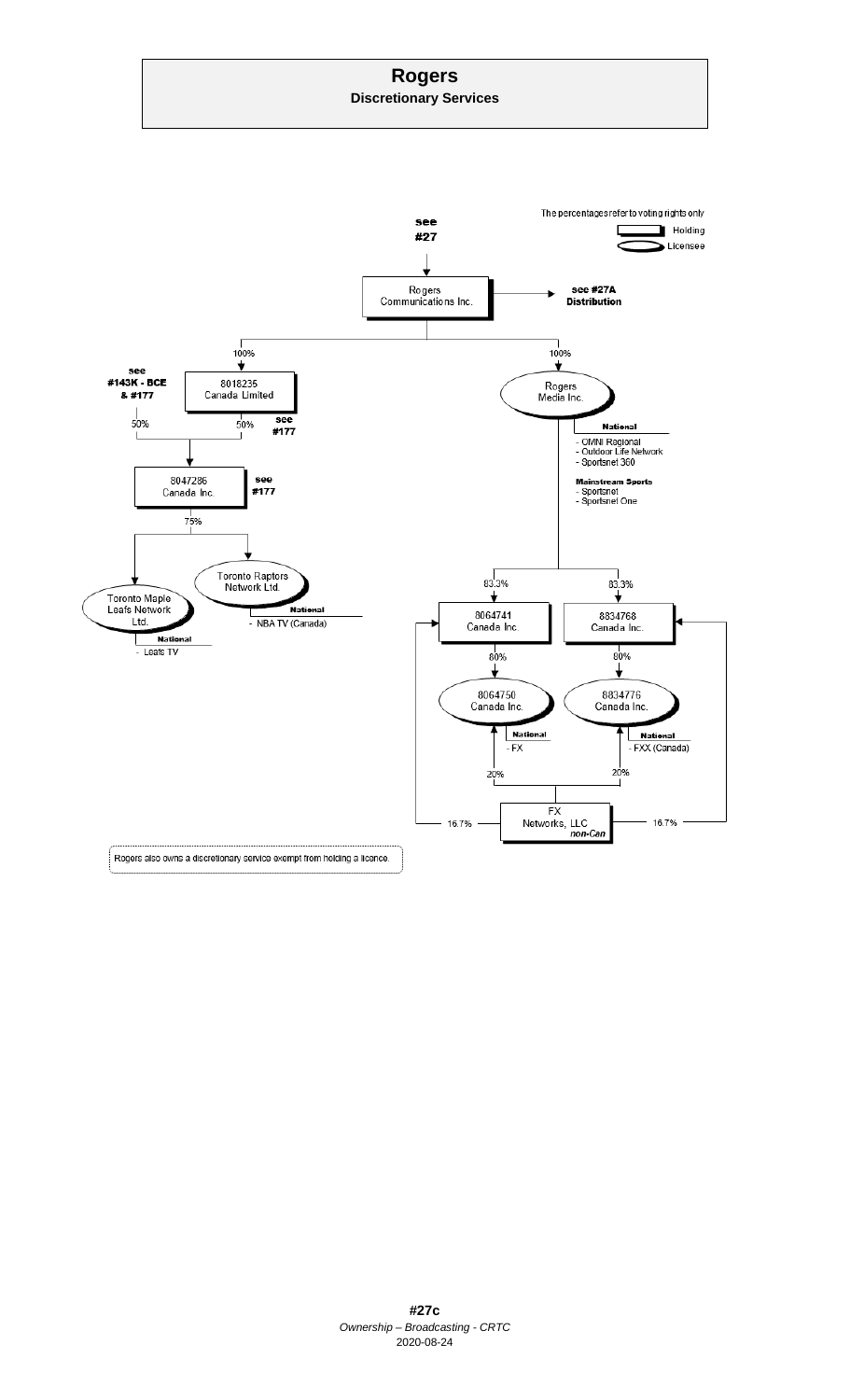## UPDATE

**Update –** 2016-04-07 – The Biography Channel rebranded VICELAND (re: Rogers Media Inc.).

**CRTC 2016-238 –** approved a multi-step corporate reorganization resulting in the acquisition by Vice Opco (a corporation to be incorporated) of the assets of the specialty Category A service VICELAND.

**Update –** 2016-08-22 – incorporation of 9742603 Canada Inc. and 9742638 Canada Inc. on 2016-05-06.

**CRTC – 2017-152 –** approved a national, multilingual multi-ethnic discretionary service to be known as OMNI Regional proposed by Rogers Media Inc., beginning 1 September 2017.

**CRTC 2017-283 –** revoked the licence issued to Rogers Media Inc. for the discretionary service G4.

**Update –** 2017-10-19 – of various types of services.

**CRTC 2018-65** – revoked the licence issued to 9742638 Canada Inc. for the discretionary service known as VICELAND.

**CRTC 2019-173 –** approved a national, multilingual multi-ethnic discretionary service to be known as OMNI Regional.

**Update –** 2020-08-24 – of various types of services.

#### SEE ALSO

#### 27, 27A and 27B

#### **NOTICE**

The CRTC ownership charts reflect the transactions approved by the Commission and are based on information supplied by licensees. The CRTC does not assume any responsibility for discrepancies between its charts and data from outside sources or for errors or omissions which they may contain.